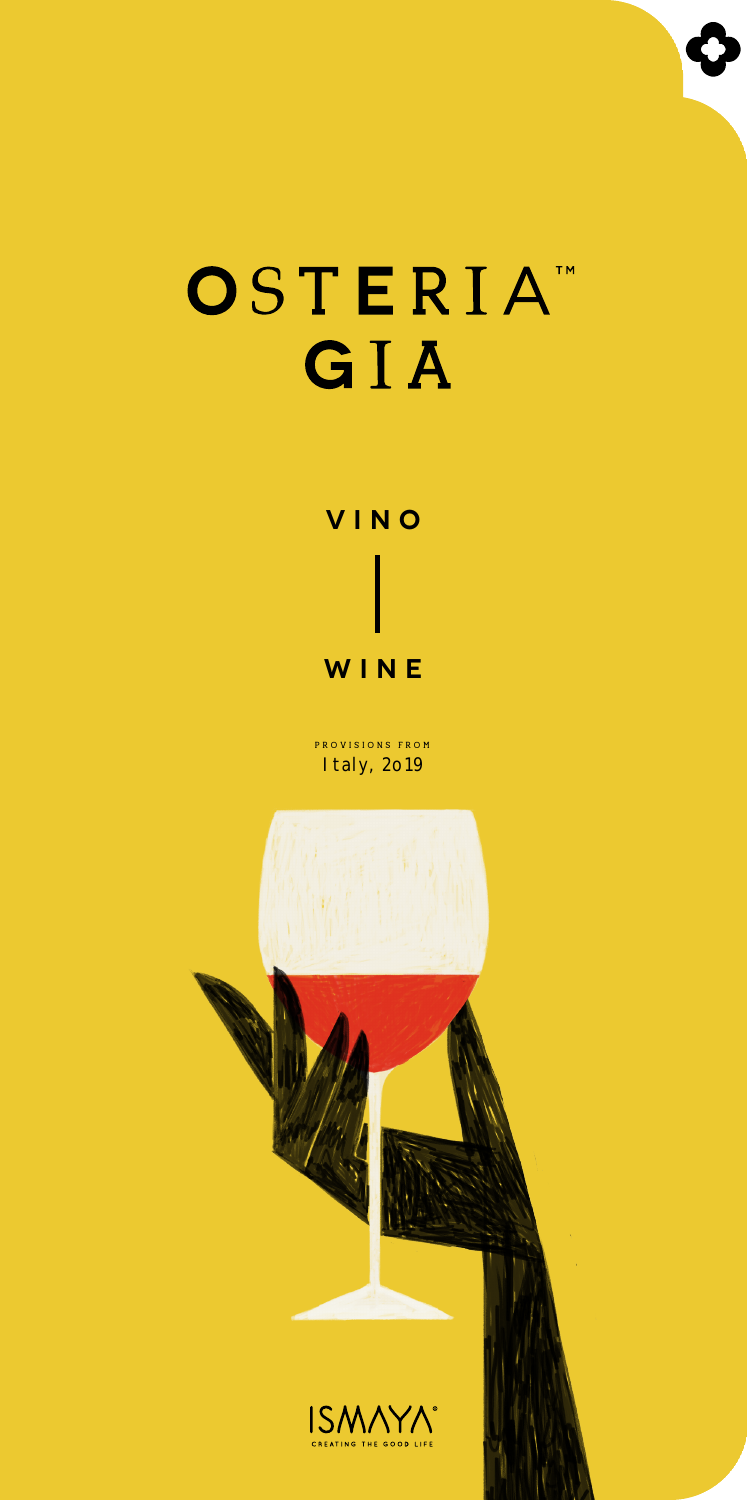ciao!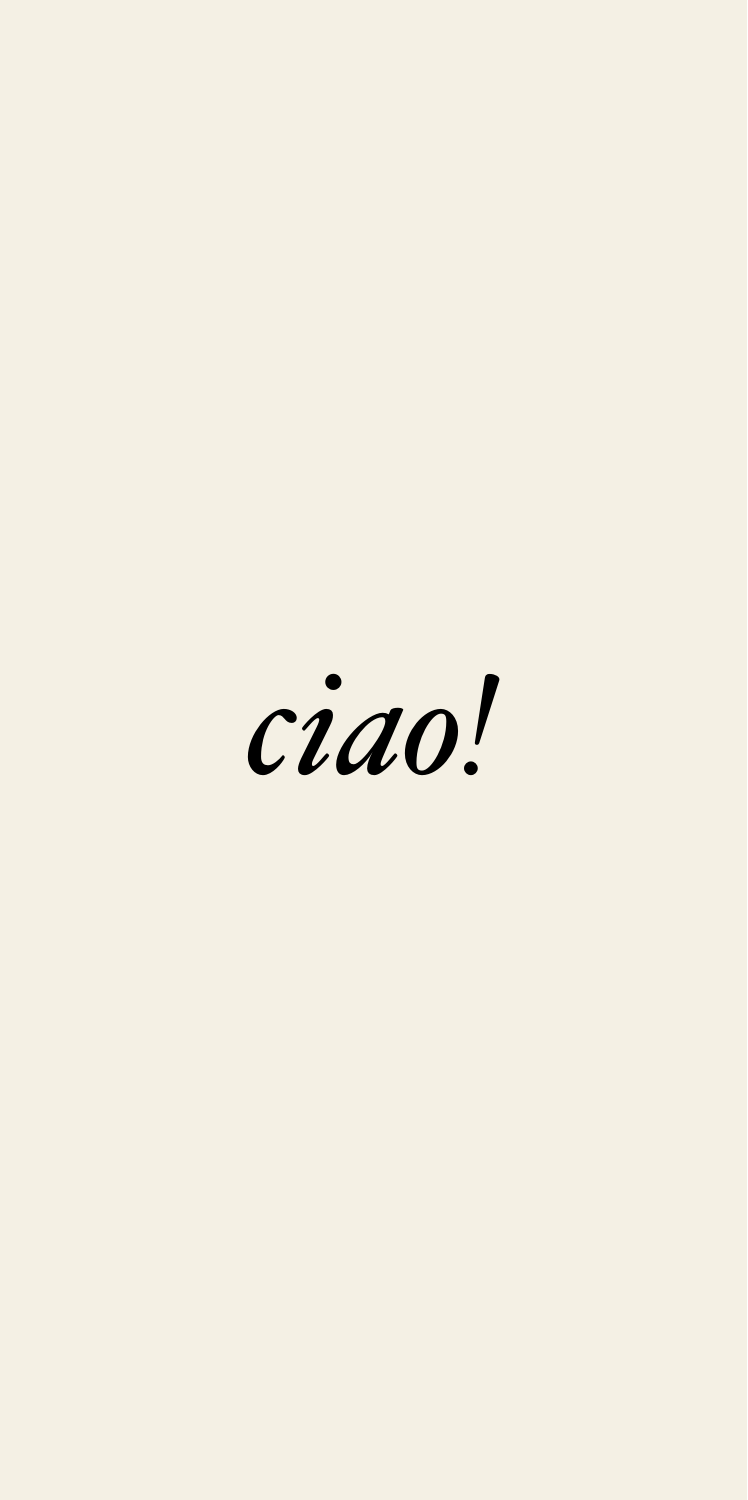|              | UN BICCHIERE DI VINO                                                                                       |        |
|--------------|------------------------------------------------------------------------------------------------------------|--------|
|              | Wine by glass                                                                                              | glass  |
|              | <b>SPARKLING</b>                                                                                           |        |
| <b>NV</b>    | <b>Nederburg Cuvee</b><br>Brut, Chenin Blanc - Western Cape                                                | 130    |
| <b>WHITE</b> |                                                                                                            |        |
|              | 2019 Craggy Range Te Muna Road Vineyard<br>Sauvignon Blanc, Marlborough - New Zealand                      | 145    |
| <b>RED</b>   |                                                                                                            |        |
|              | 2017 Marchesi Frescobaldi Nippozano Chianti Rufina Riserva<br>Chianti Rufina Riserva DOCG, Tuscany - Italy | 180    |
|              | 2018 Farnese I Muri Rosso<br>Negroamaro, Puglia - Italy                                                    | 150    |
|              |                                                                                                            |        |
|              | <b>BOLLICINE</b> / Little Bubble                                                                           | bottle |
|              | Sparkling & Champagne                                                                                      |        |
|              | 2018 Corte Giara Millesimato<br>Extra Dry Prosecco, Veneto - Italy                                         | 700    |
| <b>NV</b>    | <b>Bisol Cartizze di Valdobbiadene</b><br>Brut Prosecco DOCG, Veneto - Italy                               | 1,050  |
|              | 2008 Bisol Jeio Cuvee Rose<br>Prosecco, Veneto - Italy                                                     | 625    |
| <b>NV</b>    | Bellavista Teatro alla Scala Franciacorta<br>Brut, Lombardy - Italy                                        | 1,650  |
|              | 2018 Castello Banfi Rosa Regale<br>Brachetto d'Aqui DOCG, Piedmont - Italy                                 | 800    |
|              | 2010 Dom Perignon<br>Brut, Reims - France                                                                  | 7,000  |
| <b>NV</b>    | <b>Krug Grande Cuvee</b><br>Brut, Reims - France                                                           | 7,500  |
| <b>NV</b>    | Moet Chandon Ice Imperial<br>Demi-Sec, Reims - France                                                      | 1,950  |
| <b>NV</b>    | <b>G.H Mumm Cordon Rouge</b><br>Brut, Reims - France                                                       | 1,885  |
| <b>NV</b>    | Veuve Cliquot Ponsardin Yellow Label<br>Brut, Reims - France                                               | 2,350  |
| <b>NV</b>    | Domaine Chandon<br>Brut, Victoria - Australia                                                              | 875    |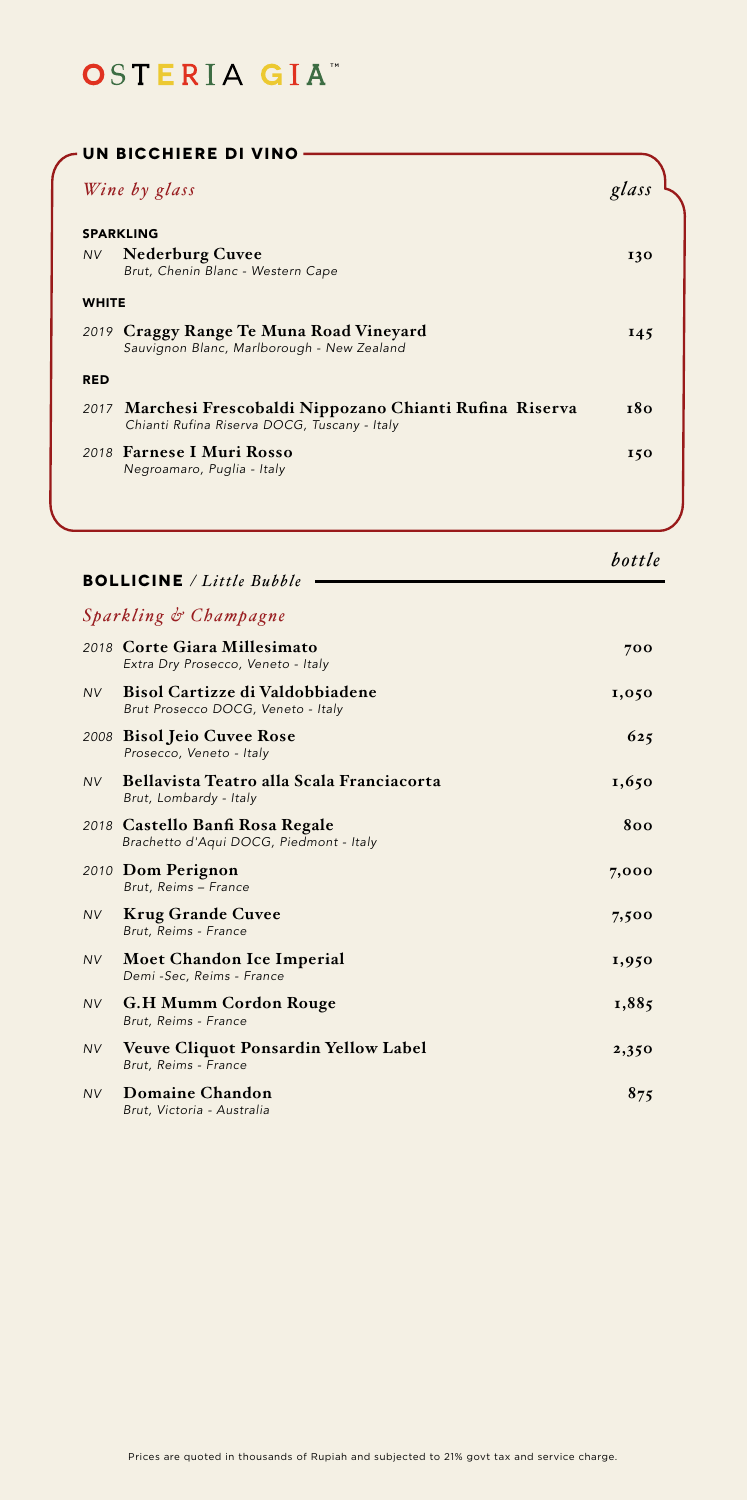#### **Vino bianco fermo**

### **ITALY**  *White Wine*

| <b>NORTH ITALY</b>                                                                        |       |
|-------------------------------------------------------------------------------------------|-------|
| 2012 Pio Cesare Gavi<br>Cortese - Piedmont                                                | 800   |
| 2020 Mauro Molino Roero<br>Arneis - Piedmont                                              | 700   |
| 2018 Corte Giara<br>Pinot Grigio - Veneto                                                 | 700   |
| 2018 Famiglia Pasqua Passione Sentimento Bianco<br>Trebbiano - Veneto                     | 800   |
| 2018 Franz Haas Manna Vignetti Delle Dolomiti IGT Bianco<br>Pinot Grigio - Alto Adige IGT | 1,250 |
| CENTRAL & SOUTH ITALY                                                                     |       |
| 2016 Marchesi Antinori Cervaro della Salla<br>Chardonnay - Umbria                         | 1,950 |
| 2019 Marchesi Antinori Guado al Tasso Bianco<br>Vermentino - Tuscany                      | 750   |
| 2018 Marchesi Frescobaldi Pomino Bianco<br>Pinot Blanc - Tuscany                          | 700   |
| 2017 Poggio alle Gazze dell' Ornellaia<br>Sauvignon Blanc - Toscana IGT                   | 2,300 |
| 2020 Rivera Preludio no.1<br>Chardonnay - Puglia IGT                                      | 750   |
|                                                                                           |       |

## **France**

#### Burgundy

| 2016 Domaine Taupenot Merme Auxey Duresses Blanc Village<br>Cote de Beaune | 1,300 |
|----------------------------------------------------------------------------|-------|
| 2018 William Fevre Fourchaume<br>Chablis                                   | 1,850 |
| 2013 William Fevre Grand Cru Le Clos<br>Chablis                            | 2,550 |
| 2013 Domain Chanson Meursault<br>Chablis                                   | 1,950 |
| 2019 Louis Latour Pouilly Fuisse<br>Maconnais                              | 1,250 |
| <b>OTHER REGIONS</b>                                                       |       |
| 2011 Gustave Lorentz Altenberg De Bergheim<br>Pinot Gris - Alsace          | 1,250 |
| 2014 Phillipe Dreschler<br>Gewurztraminer - Alsace                         | 850   |
| 2016 Hugel<br>Riesling - Alsace                                            | 800   |
| 2015 <b>Hugel</b><br>Gewurztraminer - Alsace                               | 825   |
| 2016 Henri Bourgeouis Les Baronnes 375ml<br>Sauvignon Blanc - Loire Valley | 550   |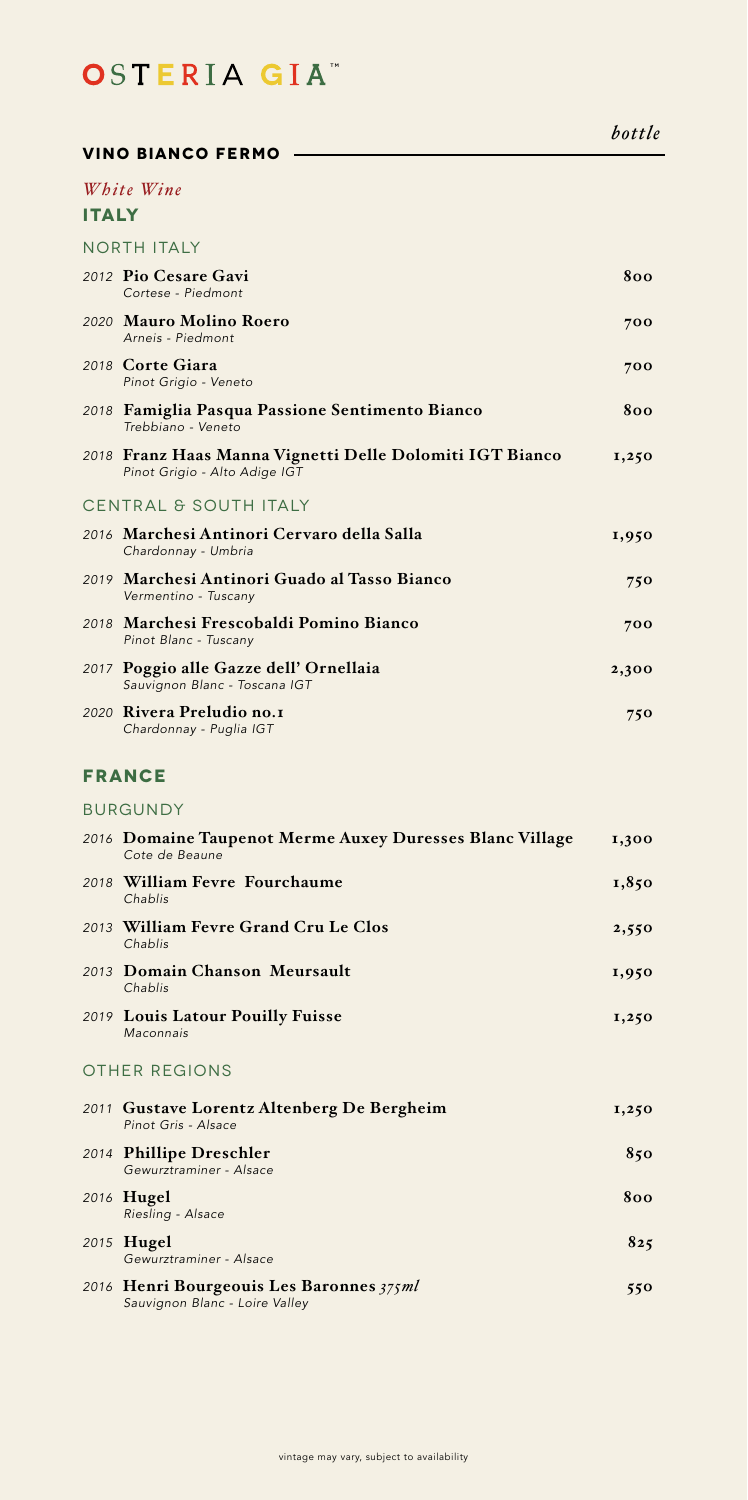### **Vino bianco fermo**

#### **GERMANY** *White Wine*

| 2016 Selbach Trutta Fario Kabinett<br>Riesling - Mosel                | 785   |  |
|-----------------------------------------------------------------------|-------|--|
| 2011 Selbach Oster Zeltinger Schlossberg Auslese<br>Riesling - Mosel  | 1,500 |  |
| 2013 Selbach Oster Zeltinger Schlossberg Spatlese<br>Riesling - Mosel | 1,350 |  |

### **Australia**

|               | 2017 Cape Mentelle<br>Sauv. Blanc Semillon - Margaret River              | 900   |
|---------------|--------------------------------------------------------------------------|-------|
|               | 2015 Mount Horrocks<br>Semillon - Clare Valley                           | 800   |
|               | 2013 Grosset Alea<br>Riesling - Clare Valley                             | 1,250 |
|               | 2013 Henschke Lenswood<br>Pinot Gris - Adelaide Hills                    | 1,500 |
|               | 2017 Penfold's Max<br>Chardonnay - Adelaide Hills                        | 1,100 |
|               | 2016 Wolfblass Gold Label<br>Chardonnay - Adelaide Hills                 | 1,100 |
| <b>U.S.A.</b> |                                                                          |       |
|               | 2017 Duckhorn Migration<br>Chardonnay - Sonoma County                    | 1,350 |
|               | 2015 Columbia Crest Grand Estate<br>Chardonnay - Columbia Valley         | 650   |
|               | <b>ARGENTINA</b>                                                         |       |
|               | 2018 Terrazas Alto del Plata<br>Chardonnay - Mendoza                     | 700   |
|               | <b>NEW ZEALAND</b>                                                       |       |
|               | 2019 Cloudy Bay<br>Sauvignon Blanc - Marlborough                         | 1,250 |
|               | 2017 Craggy Range Kidnapper's Vineyard<br>Chardonnay - Hawke's Bay       | 725   |
|               | 2017 Craggy Range Te Muna Road Vineyard<br>Sauvignon Blanc - Marlborough | 725   |
|               | <b>ROSATO</b> {Rose Wine}                                                |       |
|               | 2019 Chateau d'Esclans Whispering Angel<br>Cinsault, Grenache - Provence | 1,000 |

| Chisduit, Orenache - Frovence                                             |     |
|---------------------------------------------------------------------------|-----|
| 2019 Famillie Perrin Tavel Rose<br>Grenache Blends - Rhone Valley         | 900 |
| 2020 Famiglia Pasqua Vigneti 11 Minutes Rose<br>Trebbiano Blends - Veneto | 900 |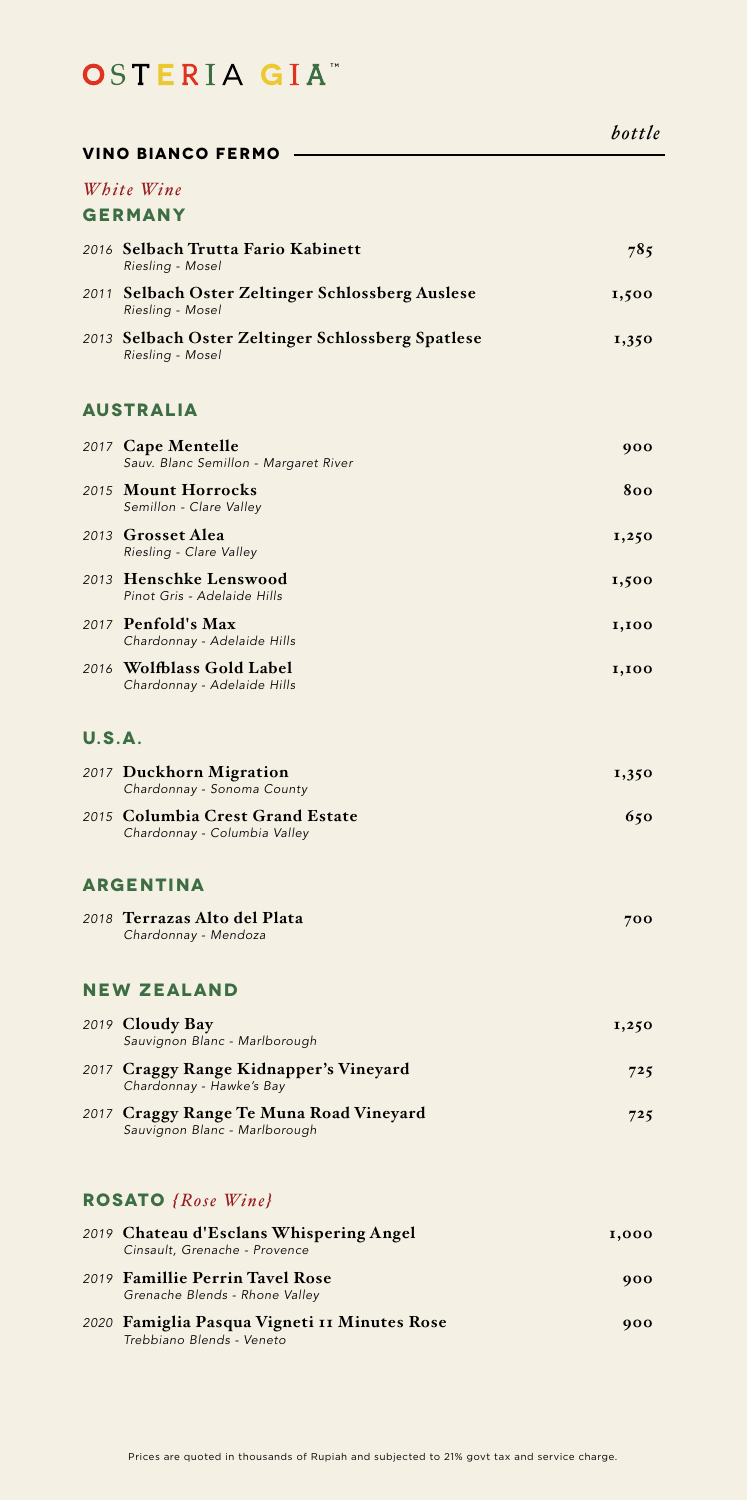## *bottle Red Wine* **Italy** *2013* **Corte Giara 1,650**  *Amarone della Valpolicella DOCG 2017* **Bottega 975**  *Valpolicella Ripasso Superiore DOC 2016* **Tommasi 1,900**  *Amarone della Valpolicella DOCG 2019* **Tommasi Rafael 875**  *Valpolicella Classico DOC* **Vino rosso fermo VENETO** *2016* **Bruno Giacosa 1,600**  *Barbera D' Alba DOC 2015* **Beni Di Batasiolo 1,450**  *Barbaresco DOCG 2010* **Beni Di Batasiolo Riserva 1,700**  *Barolo DOCG 2013* **Marchesi Di Barolo Serragrilli 1,975**  *Barbaresco DOCG 2011* **Michele Chiarlo Tortoniano 1,950**  *Barolo DOCG* 2011 Michele Chiarlo La Court Barbera 1,875  *Nizza DOCG 2013* **Pio Cesare 2,650**  *Barbaresco DOCG 2015* **Borgogno Nebbiolo 1,185**  *Langhe DOC 2012* **Gaja Darmagi 6,375**  *Langhe DOC 2007* **Gaja Conteisa 6,100**  *Barolo DOCG 2012* **Gaja 5,495**  *Barbaresco DOCG 2016* **Gaja Sito Moresco 1,950** *Langhe DOC 2016* **Gaja Dagromis 2,985** PIEDMONT

 *Barolo DOCG*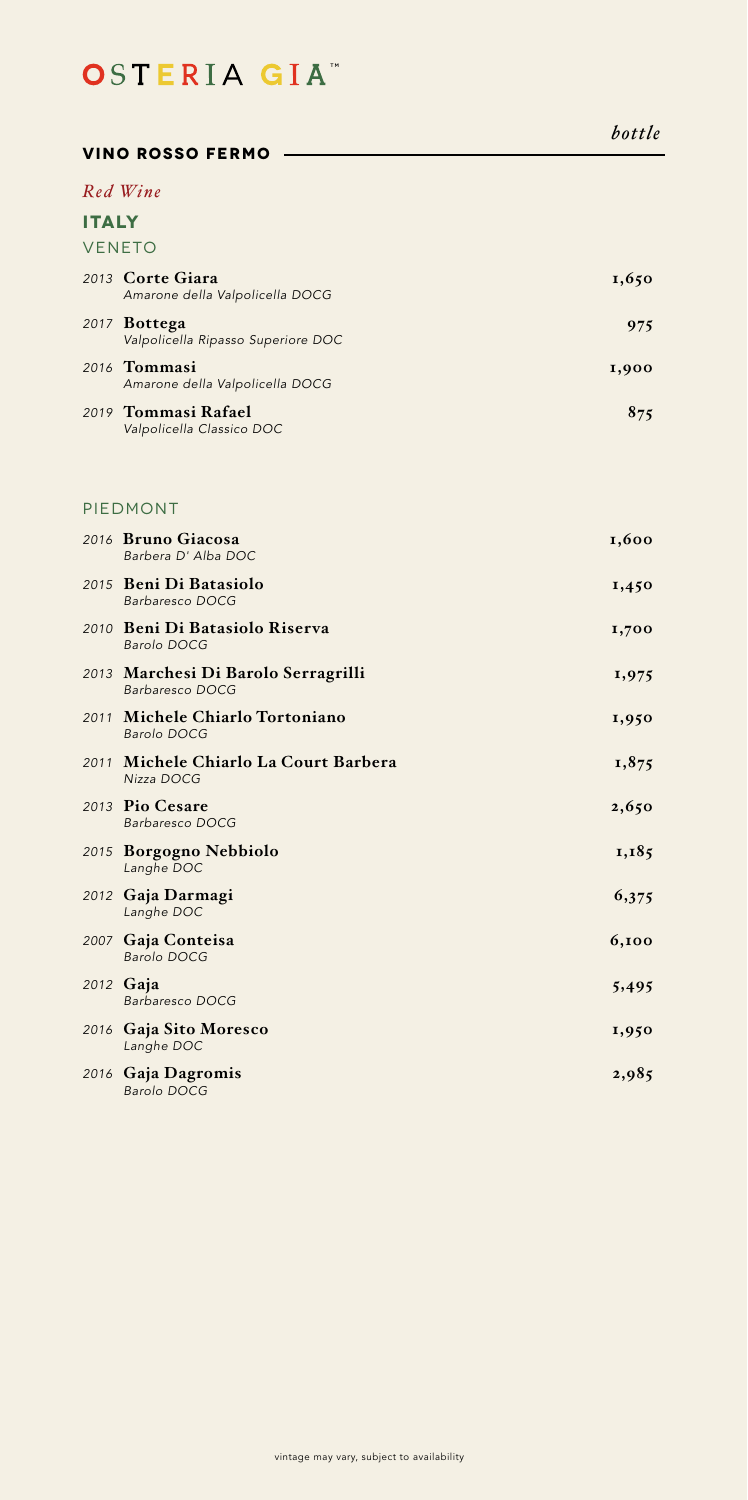#### **Vino rosso fermo**

### *Red Wine*

| <b>TUSCANY</b>                                                           |       |
|--------------------------------------------------------------------------|-------|
| 2011 Gaja Ca'marcanda<br>Bolgheri DOC                                    | 3,450 |
| 2016 Gaja Promis<br>Toscana IGT                                          | 1,350 |
| 2016 Gaja Ca'marcanda Magari<br>Toscana IGT                              | 1,935 |
| 2014 Marchesi de Frescobaldi Brunello di Montalcino<br>Toscana DOCG      | 1,950 |
| 2013 Luce Della Vite Brunello di Montalcino<br>Toscana DOCG              | 2,950 |
| 2015 Marchese Antinori Pian Delle Vigne<br>Brunello di Montalcino, DOCG  | 2,400 |
| 2016 Marchesi de Frescobaldi Nipozzano<br>Chianti Rufina Riserva DOCG    | 900   |
| 2015 Castello di Ama L'Apparita<br>Toscana IGT                           | 6,695 |
| 2015 Castello di Ama San Lorenzo<br>Chianti Classico Gran Selezione DOCG | 1,950 |
| 2015 Castello Banfi Summus<br><b>Bolgheri DOC</b>                        | 1,975 |
| 2018 Marchesi Antinori Peppoli<br>Chianti Classico DOCG                  | 985   |
| 2017 Marchesi Antinori<br>Chianti Classico Riserva DOCG                  | 1,300 |
| 2017 Marchesi Antinori Guado al Tasso<br><b>Bolgheri Superiore DOC</b>   | 4,200 |
| 2017 Marchesi Antinori Tignanello<br>Toscana IGT                         | 3,240 |
| 2009 Marchesi Antinori Solaia<br>Toscana IGT                             | 8,975 |
| 2017 Vini Franchetti Campo di Magnacosta<br>Toscana IGT                  | 2,650 |
| 2018 Vini Franchetti Campo di Camagi<br>Toscana IGT                      | 2,650 |
| 2018 Vini Franchetti Campo di Tenaglia<br>Toscana IGT                    | 2,650 |
| 2018 Le Volte dell'Ornellaia<br>Toscana IGT                              | 1,200 |
| 2016 Le Volte dell'Ornellaia<br>Toscana IGT                              | 1,300 |
| 2017 Le Serre Nuove dell'Ornellaia<br>Toscana IGT                        | 2,300 |
| 2017 Tenuta dell' Ornellaia<br><b>Bolgheri Superiore DOC</b>             | 6,500 |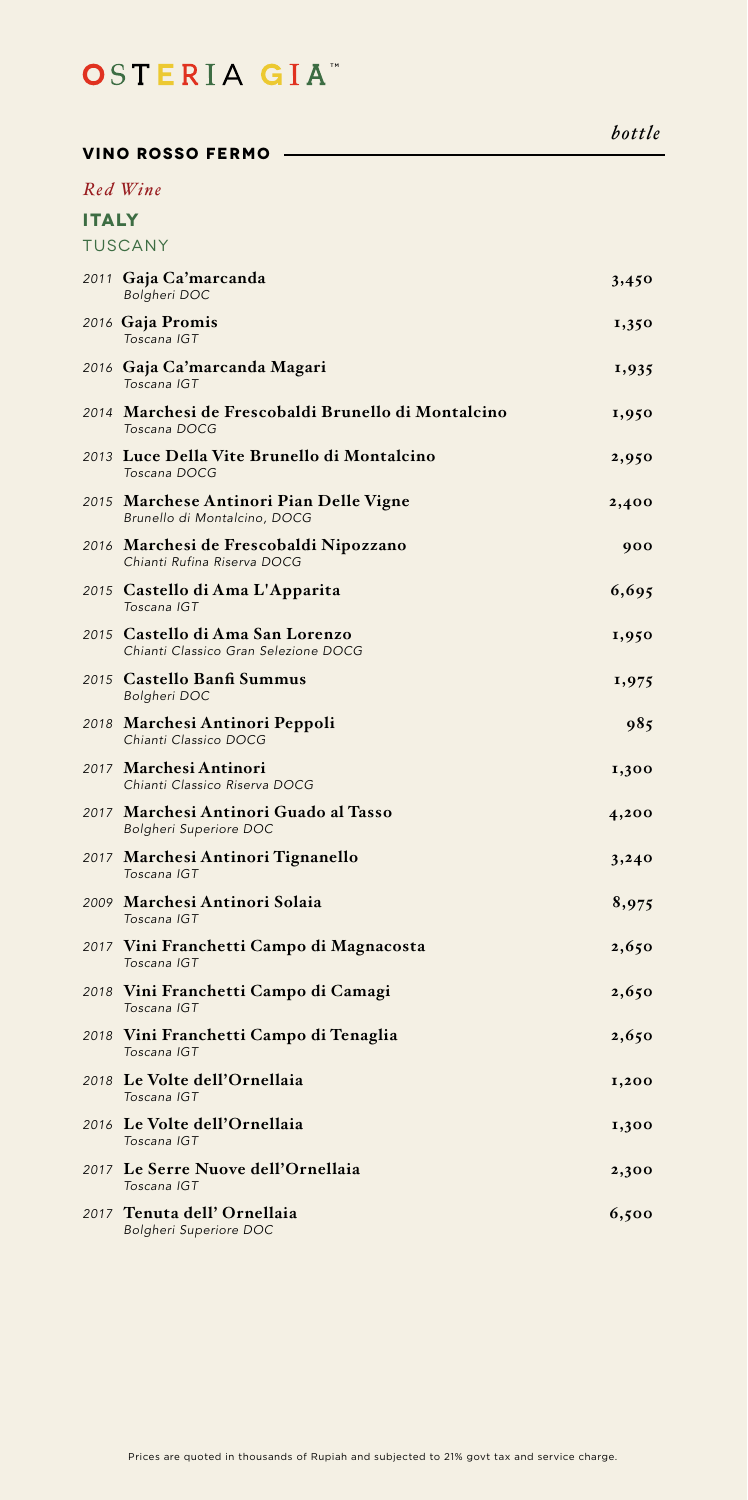| VINO ROSSO FERMO                                                    |                                                                                                                                                                                                                                                                                                                                                                                                                                                                                                            |  |  |
|---------------------------------------------------------------------|------------------------------------------------------------------------------------------------------------------------------------------------------------------------------------------------------------------------------------------------------------------------------------------------------------------------------------------------------------------------------------------------------------------------------------------------------------------------------------------------------------|--|--|
|                                                                     |                                                                                                                                                                                                                                                                                                                                                                                                                                                                                                            |  |  |
|                                                                     |                                                                                                                                                                                                                                                                                                                                                                                                                                                                                                            |  |  |
|                                                                     |                                                                                                                                                                                                                                                                                                                                                                                                                                                                                                            |  |  |
| Pinot Noir - Alto Adige                                             | 1,400                                                                                                                                                                                                                                                                                                                                                                                                                                                                                                      |  |  |
| Merlot - Sicilia IGT                                                | 1,100                                                                                                                                                                                                                                                                                                                                                                                                                                                                                                      |  |  |
| Nero d'Avola - Sicilia IGT                                          | 825                                                                                                                                                                                                                                                                                                                                                                                                                                                                                                        |  |  |
| Nerello Mascalese - Sicilia IGT                                     | 1,100                                                                                                                                                                                                                                                                                                                                                                                                                                                                                                      |  |  |
| Nerello Mascalese - Terre Siciliane IGT                             | 1,350                                                                                                                                                                                                                                                                                                                                                                                                                                                                                                      |  |  |
| Merlot - Sicily                                                     | 925                                                                                                                                                                                                                                                                                                                                                                                                                                                                                                        |  |  |
| Merlot - Emilia Romagna IGT                                         | 750                                                                                                                                                                                                                                                                                                                                                                                                                                                                                                        |  |  |
| Sangiovese - Emilia Romagna IGT                                     | 1,750                                                                                                                                                                                                                                                                                                                                                                                                                                                                                                      |  |  |
| Montepulciano - Abruzzo DOC                                         | 800                                                                                                                                                                                                                                                                                                                                                                                                                                                                                                        |  |  |
| Fantini Edizione Cinque Autoctoni<br>Montepulciano Blends - Abruzzo | 1,525                                                                                                                                                                                                                                                                                                                                                                                                                                                                                                      |  |  |
| Negroamaro - Puglia IGT                                             | 750                                                                                                                                                                                                                                                                                                                                                                                                                                                                                                        |  |  |
| Primitivo di Manduria - Puglia DOP                                  | 1,525                                                                                                                                                                                                                                                                                                                                                                                                                                                                                                      |  |  |
| Cantine San Marzano Cinquanta Collezione<br>Negroamaro - Puglia DOP | 1,525                                                                                                                                                                                                                                                                                                                                                                                                                                                                                                      |  |  |
| Primitivo di Manduria - Puglia IGT                                  | 975                                                                                                                                                                                                                                                                                                                                                                                                                                                                                                        |  |  |
| Nero di Troia - Puglia DOCG                                         | 1,075                                                                                                                                                                                                                                                                                                                                                                                                                                                                                                      |  |  |
| Aglianico - Basilicata DOC                                          | 1,100                                                                                                                                                                                                                                                                                                                                                                                                                                                                                                      |  |  |
|                                                                     | Red Wine<br><b>ITALY</b><br>OTHER REGIONS<br>2015 St. Paul's Passion Riserva<br>2016 <b>Planeta</b><br>2015 Planeta Plumbago<br>2018 Planeta Eruzione Rosso<br>2018 Vini Franchetti Passorosso<br>2015 Donnafugata Angheli<br>2019 Umberto Cesari Moma Rosso<br>2012 Umberto Cesari Tauleto Rosso<br>2019 Valle Reale<br>2018 Farnese I Muri Rosso<br>2016 Cantine San Marzano Sessantanni<br>2018 Rivera Triusco<br>2014   Rivera Il Falcone Castel del Monte<br>2016 Vigneti del Vulture Piano del Cerro |  |  |

### **France**

| <b>BOURGOGNE</b>                                               |       |
|----------------------------------------------------------------|-------|
| 2014 Domaine Taupenot Merme Gevrey Chambertin<br>Cote du Nuits | 1,950 |
| 2016 Louis Jadot Gevrey Chambertin<br>Cote du Nuits            | 2,000 |
| 2015 Louis Jadot Vosne Romanee<br>Cote du Nuits                | 2,500 |
| 2020 Henry Fessy<br>Gamay Noir - Beaujolais                    | 750   |
| 2019 Louis Latour<br>Brouilly Les Saburins - Beaujolais        | 975   |
| 2019 Louis Latour<br>Fleurie Las Garans - Beaujolais           | 975   |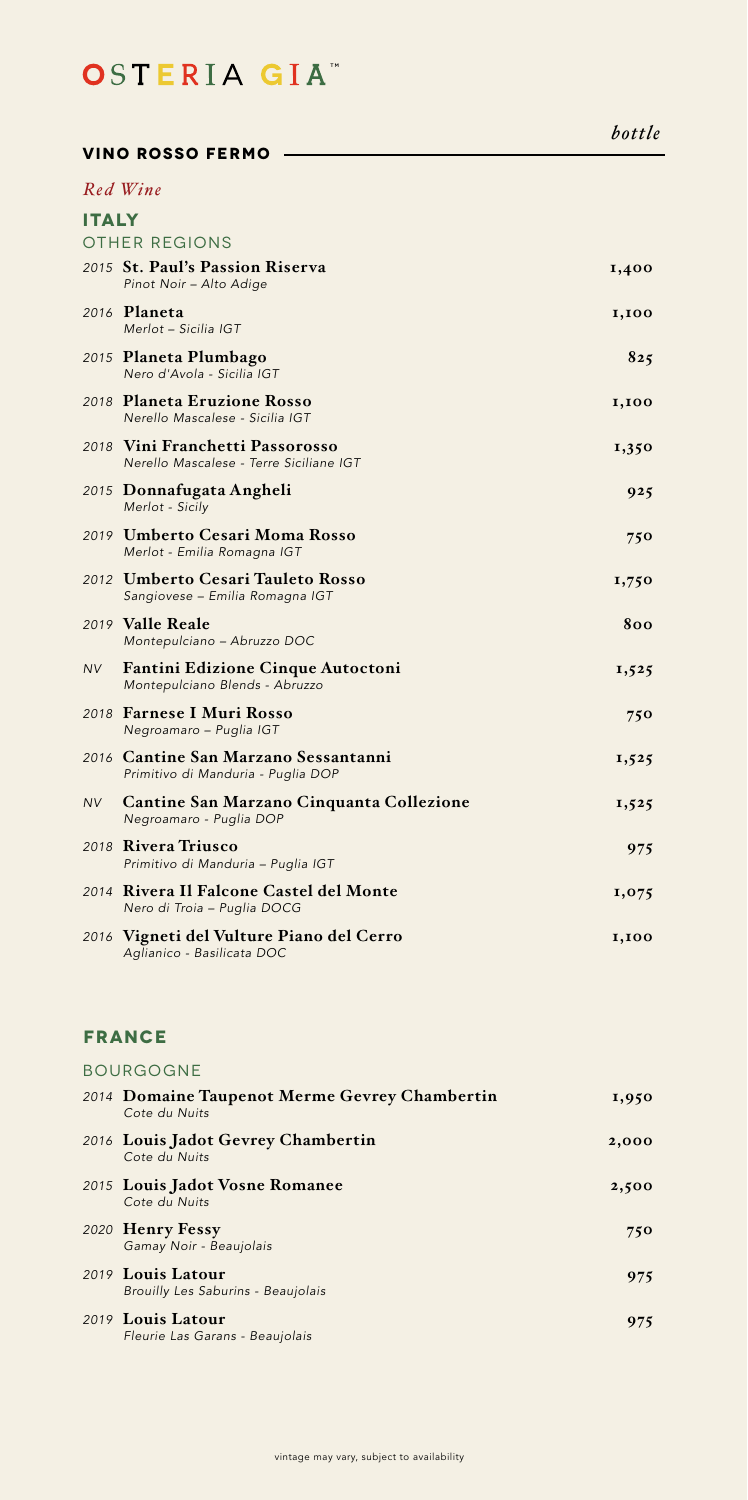| bottle |
|--------|
|--------|

| <b>VINO ROSSO FERMO</b>                                              |       |
|----------------------------------------------------------------------|-------|
| Red Wine                                                             |       |
| <b>FRANCE</b>                                                        |       |
| RHONE & LANGUEDOC                                                    |       |
| 2016 E. Guigal Cote Du Rhone Rouge<br>Southern Rhone                 | 750   |
| 2016 E. Guigal Gigondas Rouge<br>Southern Rhone                      | 1,135 |
| 2014 E. Guigal Chateau D'Ampuis<br>Cote Rotie                        | 3,500 |
| 2016 E. Guigal La Landonne<br>Cote Rotie                             | 9,500 |
| 2016 E. Guigal La Moulin<br>Cote Rotie                               | 9,500 |
| 2016 Domaine Anne Gros & Jean Paul Tollot L'o De La Vie<br>Minervois | 950   |
|                                                                      |       |

### Bordeaux Left Bank

| 1996 Château D'Issan 3rd Grand Cru Classe<br>Margaux             | 3,750 |
|------------------------------------------------------------------|-------|
| 2016 Château Cantenac Brown 3rd Grand Cru Classe<br>Margaux      | 2,565 |
| 2015 Château du Tertre 5th Grand Cru Classe<br>Margaux           | 2,650 |
| 2015 Château Lascombes 3rd Grand Cru Classe<br>Margaux           | 3,850 |
| 2017 Château Talbot 4th Grand Cru Classe<br>St.Julien            | 2,865 |
| 2013 Château Saint Pierre 4th Grand Cru Classe<br>St.Julien      | 2,325 |
| 2010 Château Montrose 2nd Grand Cru Classe<br>St. Estephe        | 7,500 |
| 1995 Château Haut Bages Liberal 5th Grand Cru Classe<br>Pauillac | 4,500 |
| 2008 Château Les Forts de Latour<br>Pauillac                     | 6,500 |
| 2016 Domaines Barons de Rothschild SAGA<br>Pauillac              | 1,750 |
| 2015 Château Malmaison<br>Moulis en Medoc                        | 1,100 |
| 2015 Château de Fieuzal<br>Pessac-Léognan                        | 2,400 |
| 2013 Château Smith Haut Lafitte Rouge<br>Pessac-Léognan          | 3,750 |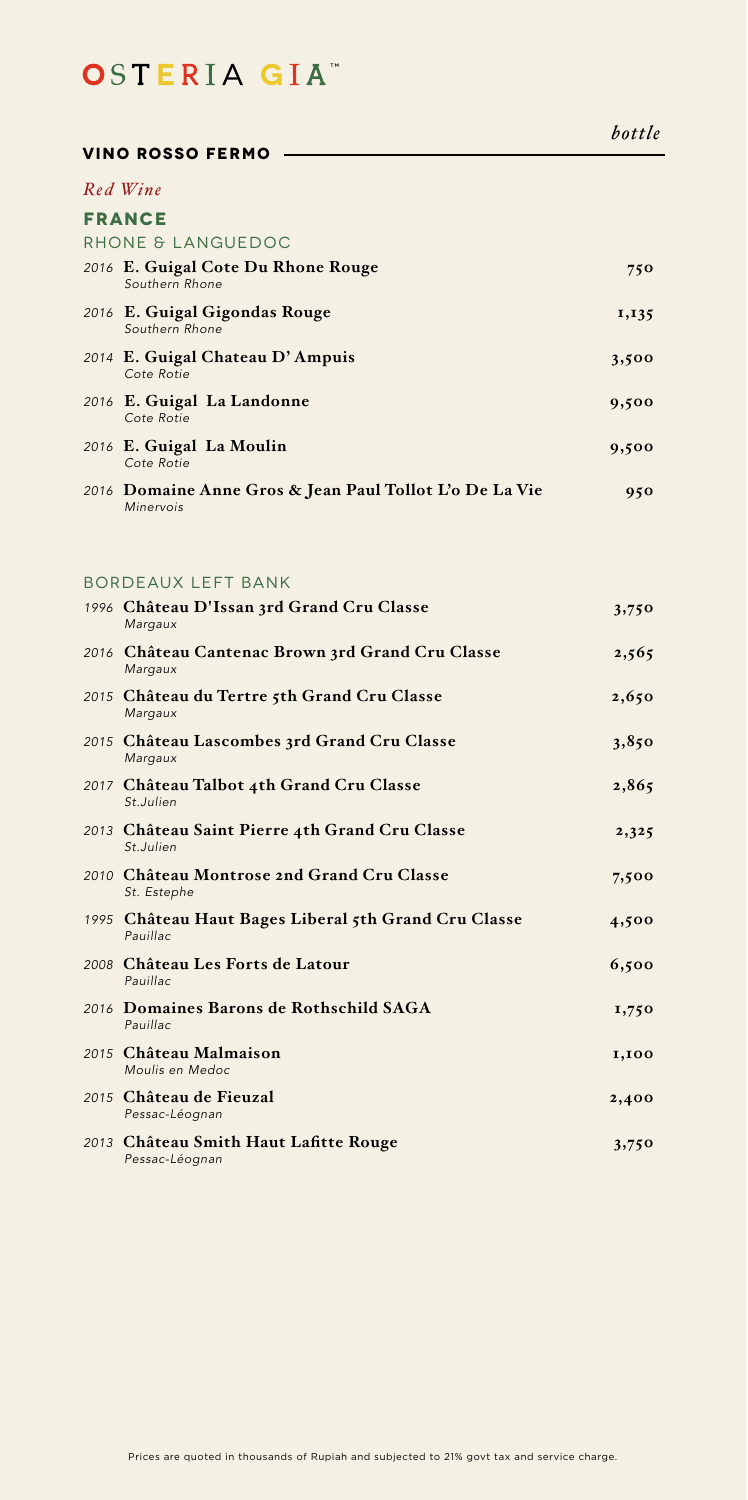#### **Vino rosso fermo**

### *Red Wine*

### Bordeaux {Right Bank} *2014* **Château Le Gay 3,750**

| Pomerol                                                                 |       |
|-------------------------------------------------------------------------|-------|
| 2013 Château Gazin<br>Pomerol                                           | 3,350 |
| 2007 Château Pavie Decesse Grand Cru Classé<br>St. Emilion              | 4,850 |
| 2016 Château Beausejour Becot Premier Grand Cru Classé B<br>St. Emilion | 3,150 |

### **Australia**

| 2013 Molly Dooker Carnival of Love<br>Shiraz - McLaren Vale                  | 3,800 |
|------------------------------------------------------------------------------|-------|
| 2017 Molly Dooker Enchanted Path<br>Shiraz-Cabernet Sauvignon - McLaren Vale | 2,850 |
| 2019 Molly Dooker Maitre D<br>Cabernet Sauvignon - McLaren Vale              | 1,200 |
| 2019 Molly Dooker The Boxer<br>Shiraz - McLaren Vale                         | 1,200 |
| 2017 Penfolds Max's Series<br>Cab. Shiraz Blends - Barossa                   | 1,200 |
| 2018 Penfolds Bin 389<br>Cab. Shiraz - Barossa                               | 3,100 |
| 2016 Cape Mentelle<br>Cabernet Merlot - Margaret River                       | 1,000 |

# **NEw Zealand**

| 2017 The Escarpment Vineyards Kiwa<br>Pinot Noir - Martinborough | 1,485 |
|------------------------------------------------------------------|-------|
| 2017 <b>Bel Echo</b><br>Pinot Noir - Marlborough                 | 775   |